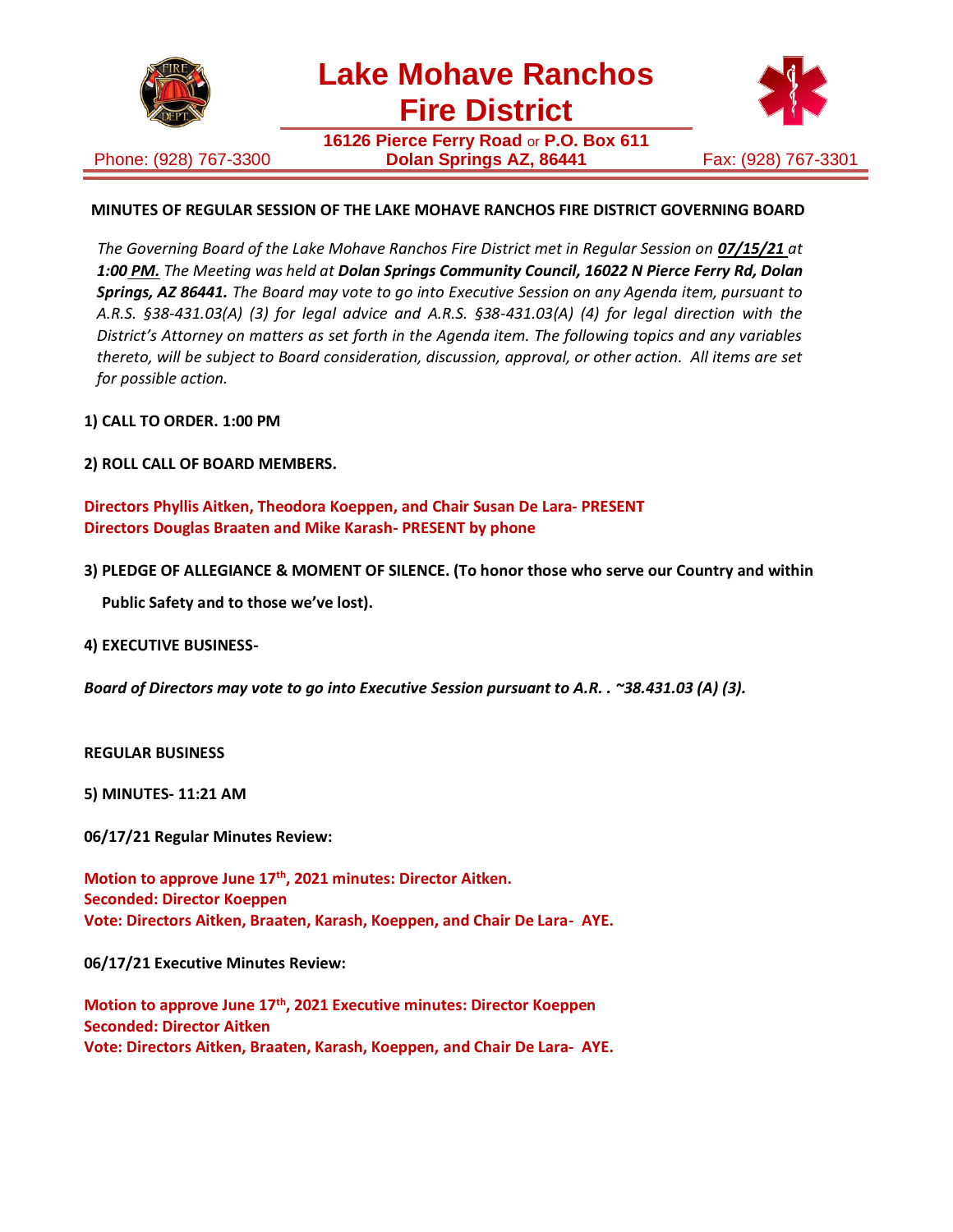### **6) FINANCIALS – GABE BULDRA OF JAMES VINCENT GROUP PRESENTATION 11:30 AM**

#### **Report:**

Mr. Bulda was not able to attend this Board Meeting. Chair De Lara presented the financial report.

Revenue for the month of June was \$82.5K, which was over budget by 54K.

Tax revenue for June was 39.5K, which was over budget by \$35K. Fire Chief Bonnee noted that this is because of tax revenue being collected.

Non-tax revenue for June was 43K, which was over budget by 19K. This was due to ambulance revenue.

Year to date operating revenue is \$1,063,470, which is over budget by \$41.5K.

Year to date operating expenses is \$876,775, which is under budget by \$107,555.

Chair De Lara said that the District is currently functioning very well.

Director Aitken suggested that it may be a good idea to get a separate document that breaks down where deposits to the District are coming from to see whether or not the new collections company is giving due diligence. Fire Chief Bonnee said that the company should be sending statements monthly, however the new representative is not responding to emails. Chair de Lara mentioned that it would be a good idea to let someone at the company know that the representative has not been in contact with LMRFD.

Chair De Lara asked when the new motor for the truck will arrive. Fire Chief Bonnee said the motor has been delivered to the repair shop and will take a week and a half to two weeks for installation if nothing goes wrong.

Director Aitken noted that the credit card statement for June was not included with the financial report. Administrative Assistant Jen Gardner said that it had not arrived in the mail by the time of this meeting, and that the statements, along with credit card receipts, will be sent out to the Board for review when they arrive. Fire Chief Bonnee added that the credit card statements are mailed to LMRFD directly, however the bank statements are not. Bank statements go directly to James Vincent Group.

Chair de Lara asked that the District request the bank statements from James Vincent Group.

Director Koeppen inquired about where the District purchases fuel for their vehicles. Fire Chief Bonnee replied that they use Chevron in Dolan Springs and Gas 'n Grub in Meadview, whichever gas station is convenient and available. Chair De Lara asked the Fire Chief if the District has approached Chevron about discounts on fuel for emergency vehicles. Fire Chief Bonnee said that he had, but Chevron was not willing to provide a discount.

Director Aitken explained that the fuel the District purchases is already tax exempt, which amounts to 50-75 cents per gallon.

**Motion to approve financials: Director Aitken. Seconded: Director Koeppen**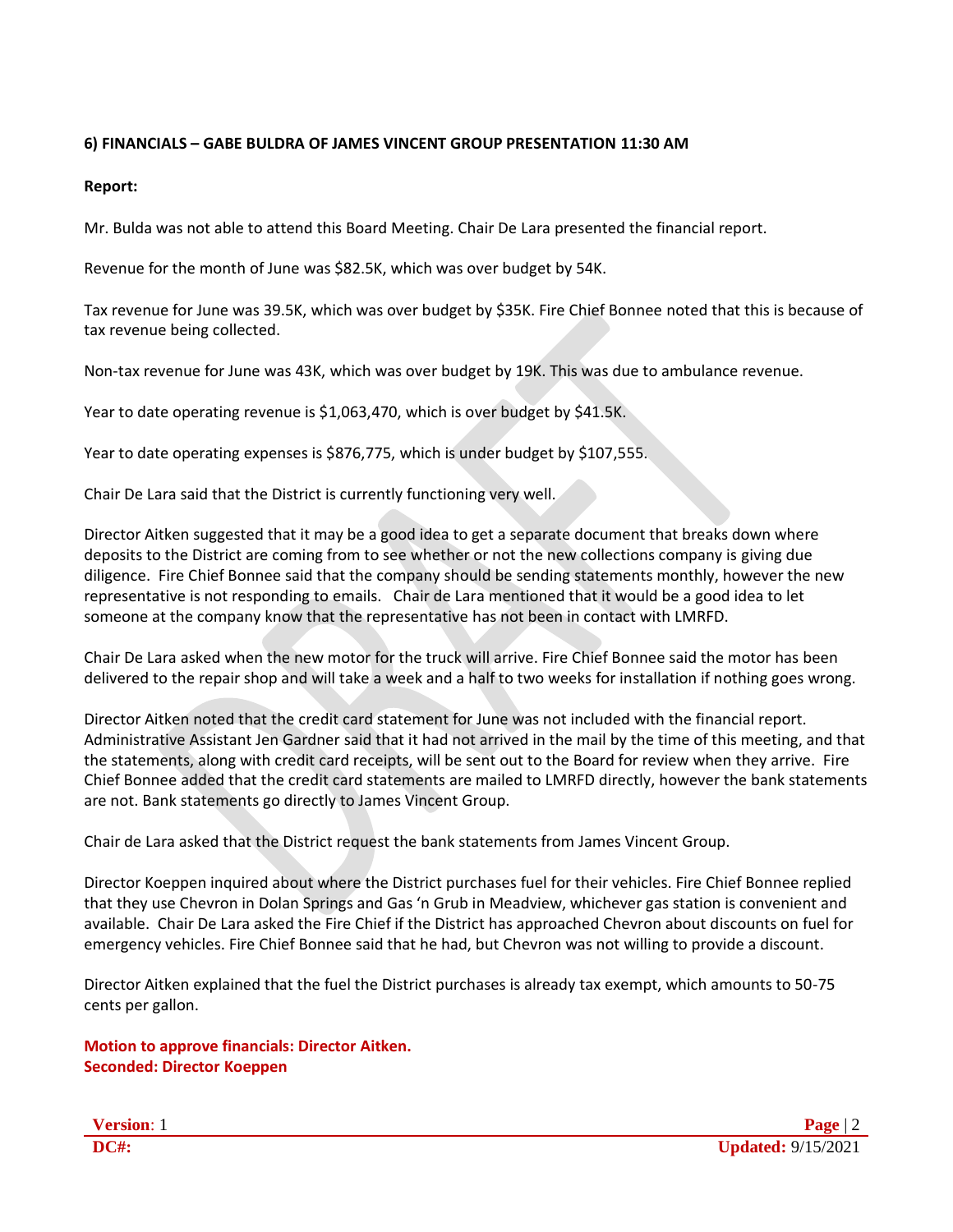**Vote: Directors Aitken, Braaten, Koeppen, and Chair De Lara- AYE. Director Karash was unable to vote due to technical difficulties.**

#### **7) CHIEF'S REPORT 12:47 AM**

#### **Run Report:**

Amr Transports: 2 Med Calls: 83 Dolan Transports: 54 Dolan Refusals: 4 Dolan Public Assists: 2 Fire Calls:17 Mutual Aid calls: 2 HWY-93 Calls: 21 Meadview calls: 8 Meadview transports: 5 Meadview Refusals: 3 Meadview Public Assists: 2 Meadview coverage days: 15

#### **Meetings/Conferences/Trainings:**

Fire Chief Bonnee and a full time staff member attended AFCA/AFDA Leadership in Fire conference in July. The Fire Chief mentioned that while at the conference, he had dinner and a long conversation with another fire chief that later passed away while on duty.

#### **District Properties:**

The new garage doors have been installed at Stations 41 and 43.

Fire Chief Bonnee and Director Aitken have been looking at new stoves for Stations 41 and 43. They have found a couple that look nice, but are still searching for other options. Chair de Lara mentioned that Lowes has a 10% discount for veterans and may do the same for fire fighters. Director Aitken said that Home Depot offered \$50 off. Which would not amount to a 10% discount if they purchased from Home Depot.

Fire Chief Bonnee also mentioned that Station 43 experienced flooding during a thunderstorm the night before. He told the Board that they have sandbags to help mitigate future flooding and they just need to be filled.

The primary air conditioner up at Station 43 still hasn't been repaired. There was only one compressor for that unit in the entire country. A tech should be out next week to install the new compressor. Chair de Lara asked if it would be worth it to purchase a small unit for the living area. The Fire Chief said that once this one is fixed, it'll be sufficient.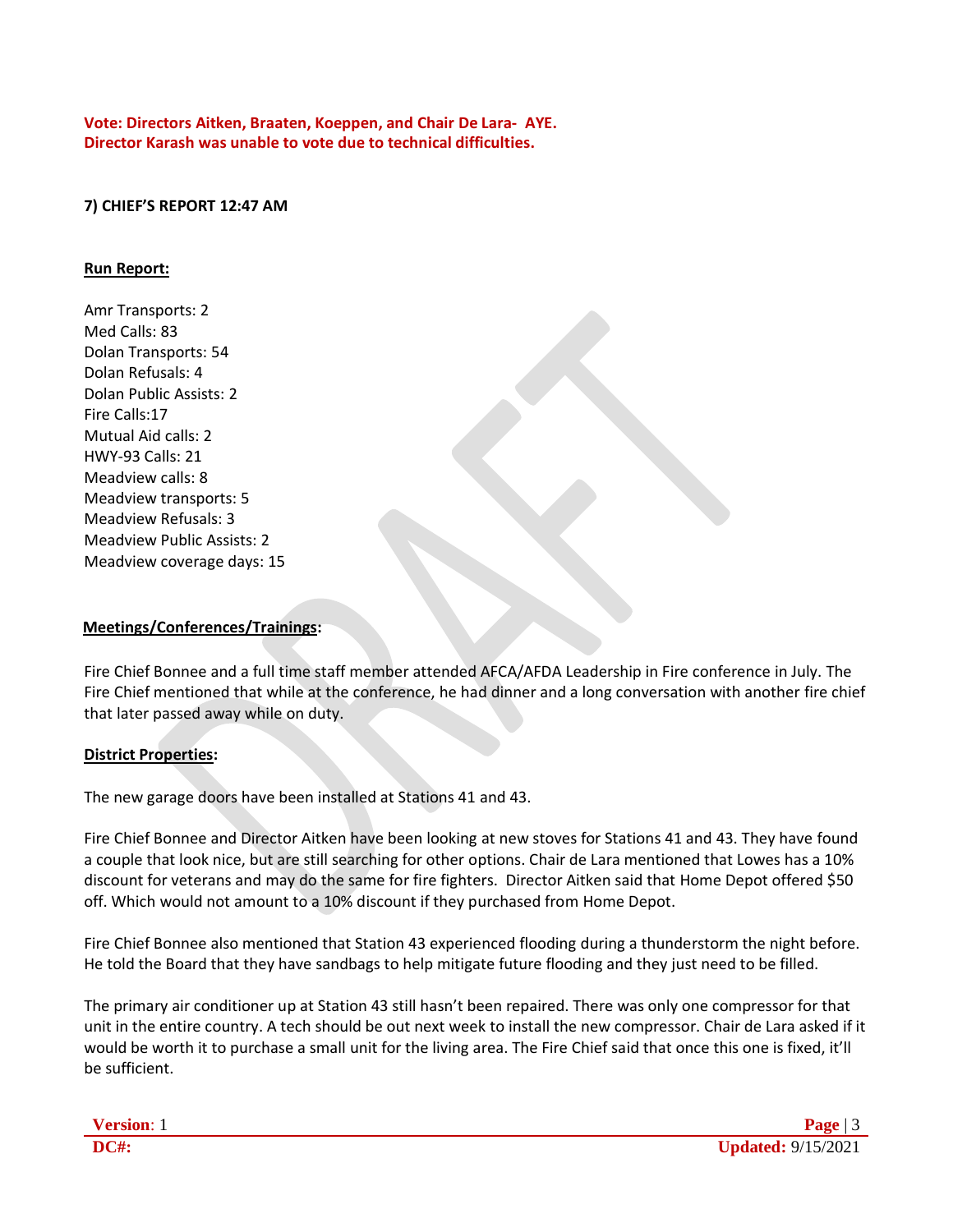# **District Vehicles:**

The air conditioner and water temp sensor in T-418 have been fixed.

# **Projects in the Works:**

The new air packs that were ordered as part of a FEMA grant have arrived and are ready to be used. A representative from United Fire will be driving out to the District from Tucson to provide in-service training for the packs. Fire Chief Bonnee said that there was a major problem with this particular grant that nearly put the District on the hook for the entire cost of the air packs- nearly 180K. Fire Chief Bonnee applied for this grant before he left his position of Fire Chief, and the new Fire Chief made changes to the order that caused the grant to be denied to the District. Fire Chief Bonnee had to submit an amendment, which was thankfully accepted by FEMA.

Chair de Lara asked if the packs are assigned to individuals. The Fire Chief said that they are assigned to vehicles.

The money earned from the Flag fire wildland deployment has arrived, as well as the evaluations for the Water Springs and Middle fires. Chair de Lara noted that these evaluations are from representatives of BLM and that the District personnel on these fires scored very well.

The Fire Chief mentioned that the District can expect another 10K or so in revenue from a deployment currently under way, where one of the District ambulances is currently in use. Also, the money coming in from wildland deployments are not budgeted since that income is not guaranteed.

Director Aitken brought up an idea of creating a contingency fund using the revenue from the wildland deployments. There was a general acceptance of this plan.

Chair de Lara asked how District personnel are paid while on deployment, and the Chief said that it is through the wildland funds. Also, the pay for District personnel that fill vacancies caused by deployments is also reimbursed.

Director Koeppen noted that a decision about a contingency fund should not be made this meeting. She asked that the Fire Chief write up a proposal. A decision may or may not be made next meeting. Fire Chief Bonnee agreed and said he would speak with Gabe Buldra of James Vincent Group about what could be done.

Lastly, the Fire Chief told the Board that he sent off documentation for a volunteer to the Red Card Committee. If accepted, this volunteer can begin training as an engine boss. Once completed, then more resources can be sent out for wildland deployments.

# 8) ADMIN REPORT

Office Assistant Jen Gardner presented the July Admin Report.

She discussed the headway made in organizing the documents and records within the LMRFD office, and the controls that are being put into place to better keep track of information vital to the District. Chair de Lara asked if documents and records that went missing prior to the hiring of new office staff and Fire Chief was due to a deliberate act. Gardner expressed that she could not say if the state of the information kept within the office during that time period was intentional.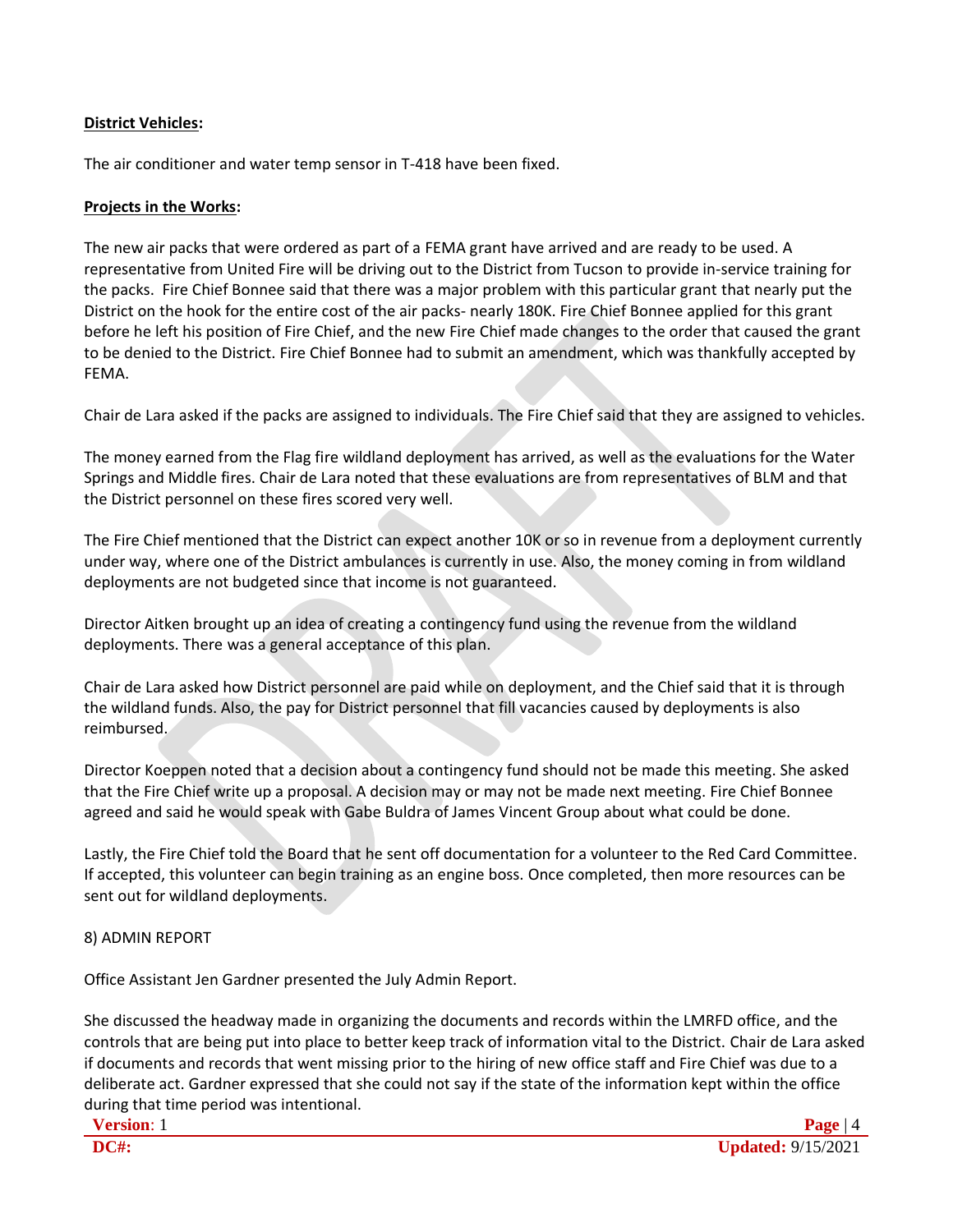Gardner then told the Board that starting in July, she is now also a 1099 contractor for the District performing ITrelated duties outside of the scope of an office assistant. She explained that this includes rebuilding the District website, managing social media outside of office hours, doing on-site equipment repairs and software installs, training in new technology, and general help.

Gardner informed the Board that the new website is being built in the background and the current website will remain up and functional until it is time for the new website to go live for the public. Chair de Lara asked if there will be a calendar, and Gardner confirmed that there will be.

Gardner then requested that in an upcoming Board meeting, the Board members participate in a photo shoot so their portraits may be added to the new website. She also asked that the members write a short bio about themselves.

The question of video hosting was brought up, in which Gardner said that it would be possible to add videos from YouTube directly to the website. It would not cost the District anything to host videos through YouTube.

Finally, Gardner told the Board that after the website is completed, Microsoft SharePoint will be configured for District use. This will allow the Board members to access any information that they require to perform their duties. SharePoint will also used to help organize administrative and operational efforts. It was stressed that this will not be a part of the website. It is an internal project management tool only. Training will be provided for Board members when SharePoint becomes active.

# **9) REGULAR SESSION 2:45 PM**

# **a. Discussion and possible action regarding: CPA proposals. (Chair de Lara)**

The attorney was consulted on this issue. He requested more information to submit to the Attorney General. When everything has been sent, and the District has received a response, the information will then be made public.

Chair De Lara noted that she believes that the response that was generated is already adequate.

**Motion for the Office Assistant to send meeting minutes, correct spellings of all Board Members' names, and email addresses to Attorney. Also, When Board Members receive the Oath, they need to be notarized and sent to attorney immediately via email, with the Office Assistant CC'd: Chair De Lara. Seconded: Director Aitken**

**Vote: Directors Aitken, Braaten, Karash, and Chair De Lara- AYE. Abstained: Director Koeppen**

**b. Discussion and possible action regarding: Previous employee reimbursement and/or shortage. (Director Aitken)**

**Motion to send all applicable documentation requested to the Attorney and to table further discussion for a future meeting: Director Aitken. Seconded: Chair De Lara**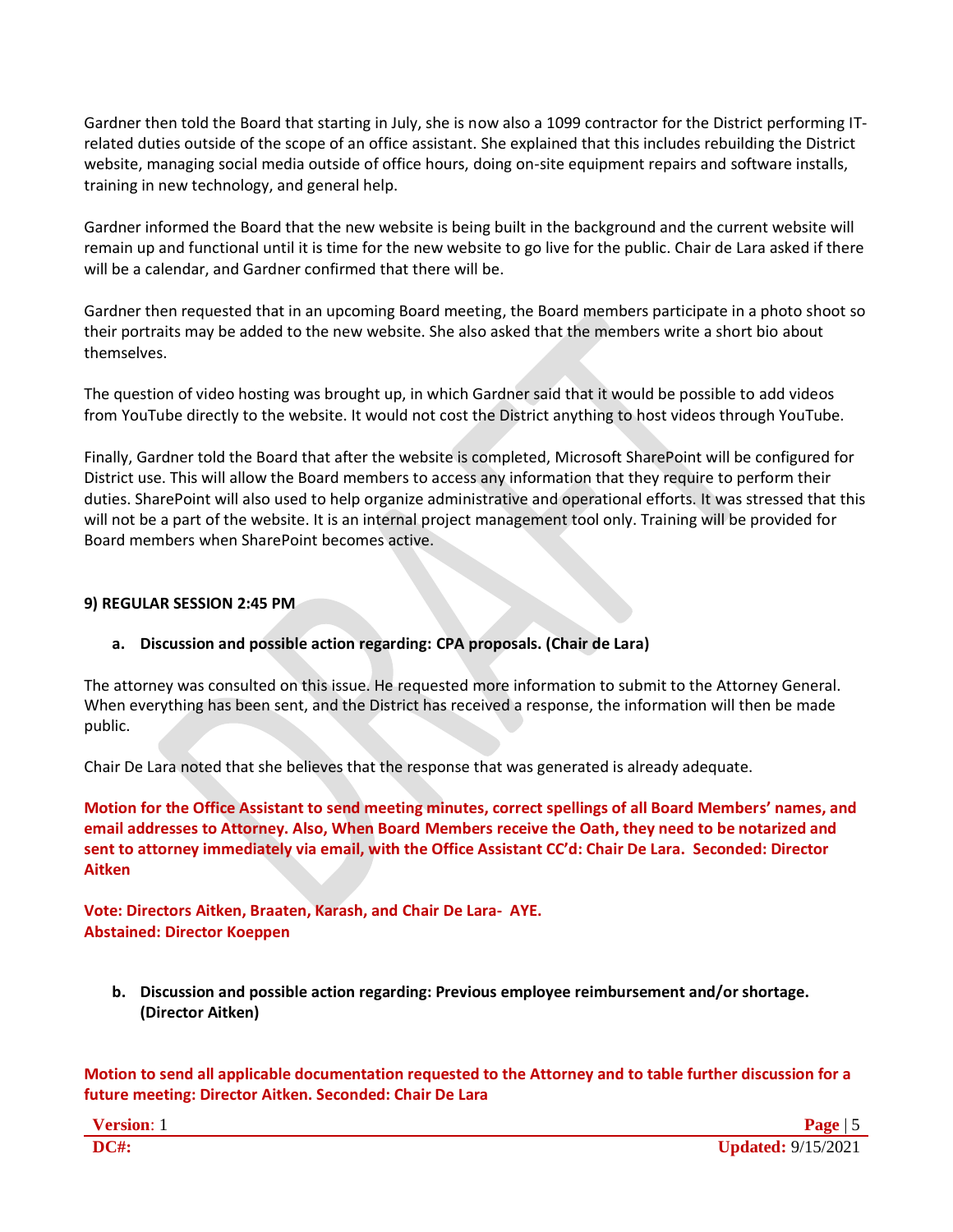### **Vote: Directors Aitken, Braaten, Karash, Koeppen, and Chair De Lara- AYE.**

### **c. Discussion and possible action regarding: Cameras for security and surveillance at Stations 41 and 43 (Fire Chief Bonnee)**

Fire Chief Bonnee expressed concern about the lack of security at LMRFD fire stations. He suggested putting up cameras on the exterior of the buildings with monitors for camera feeds.

**Motion to obtain more information on security and surveillance systems for Stations 41, 42, and 43, including cost: Chair De Lara. Seconded: Director Karash.**

**Vote: Directors Aiken, Braaten, Karash, Koeppen, and Chair De Lara- AYE.**

**d. Discussion and possible action regarding: Vacant LMRFD Board Clerk position (Director Aitken)**

Chair De Lara noted that the Board Clerk position needs to be able to sign checks and documents within a quick timeframe. She nominated Director Aitken as the new Board Clerk.

**Motion to approve Director Aitken as acting Board Clerk: Chair De Lara. Seconded: Directors Koeppen and Karash**

**Vote: Directors Aitken, Braaten, Karash, Koeppen, and Chair De Lara- AYE.**

**10) CALL to the PUBLIC.** *(The Fire District Board is not permitted to discuss or take action on any item(s) that are not on the Agenda that are raised in the call to the public. However, individual Board Members may be permitted to respond to criticism directed to them. Otherwise, the Board may direct that staff review the matter or that the matter be placed on a future agenda. The Fire District Board cannot discuss or take legal action on any issue raised during the Call to the Public due to restriction of the Opening Meeting Law).*

Ellen Rey Bower suggested a policy that the full board needs to be present to make major policy changes, or changes to the bylaws. This was noted as a future agenda item.

#### **11) CONSIDERATION OF FUTURE AGENDA ITEMS**

▪Specified tabled items will move to following month's Regular Meeting, unless noted otherwise and/or pending additional information.